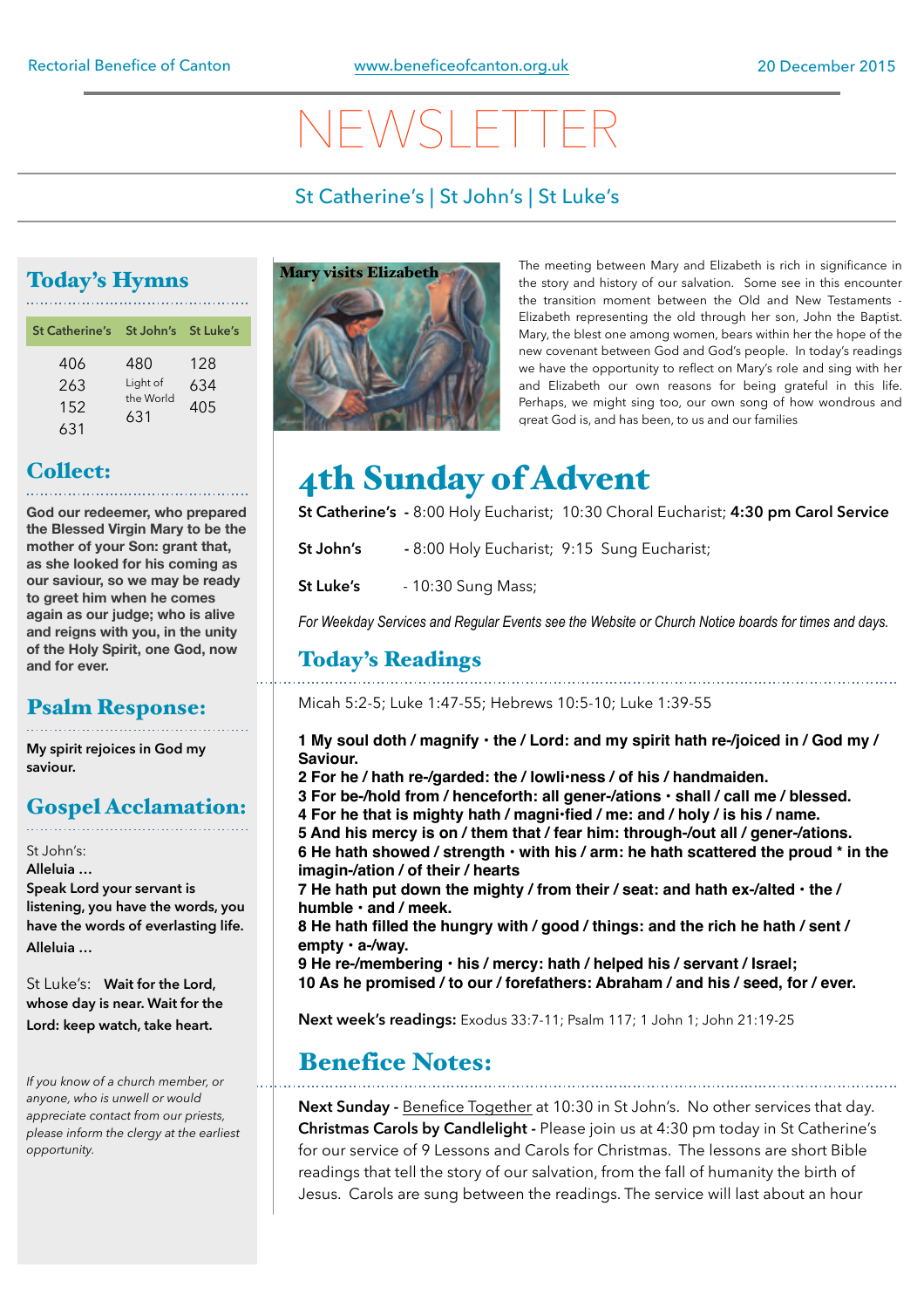### Rectorial Benefice of Canton [www.beneficeofcanton.org.uk](http://www.beneficeofcanton.org.uk) 20 December 2015

long and will be sung in candlelight. Refreshments afterwards in the hall. **Forthcoming Meetings:** Pastoral Care Team - Wednesday 6 Jan at 7:30 pm after the Solemn Eucharist for the Epiphany. Finance Team - Tuesday 12 Jan at 7:30 in the Rectory; PCC - Sun 17 Jan at 7:00 pm in St John's. **Youth Club -** The launch dates for our youth club will be the second week of January: Monday 11 Jan between 7-9 in Calvary Baptist for the drop in and Friday 15 Jan between 7-9 in St Catherine's hall for pool, table tennis, games etc plus a workshop on DJing and mixing music by Dave Jones. See [facebook.com/cantonyouth](http://facebook.com/cantonyouth) for details or ask Fr Phelim. **2020 Vision -** In December 2014 we had a series of meetings reviewing mission, buildings, pastoral care and other aspects of our Church life. Many things came from this (see the summary page on our website). We hope to revisit this and look at our progress and perhaps targets for this coming year in a meeting on Sat 16 January 2016 in St John's at 11:00 am. **Volunteering in 2016-** We need help with the following: Messy Church craft activity leaders, readers, servers, choir members. If you could help support the work we do please contact the clergy or churchwardens. **Night shelter -** If you would like to get involved in helping homeless people this winter please contact Fr Phelim. **Living Faith Study Group** – Tuesdays at 7:30 pm in St John's. For info: Andrew Sims [maxsims@hotmail.com](mailto:maxsims@hotmail.com) 09 2034 4641 **Newsletter Email** - If you'd like an email copy of the newsletter and readings please ask Sheila on [mgsmkelly1@gmail.com](mailto:mgsmkelly1@gmail.com) **Benefice Magazine** - The Winter edition of our Benefice Magazine is now available. Thank you to Jean for all her work.

## St Catherine's Notes:

**Christmas Lessons and Carols -** Please join us this afternoon for our Carols and Lessons service by Candlelight at 4:30 pm. **Christmas Services** - Midnight Mass at 11:15 pm on Christmas Eve; 10:30 Sung Eucharist on Christmas Day. **Collection counting -** If you are able to help once every two months with collection counting for 10-15 minutes after the morning service, please see Diana or email her [dianafletcher@hotmail.com](mailto:dianafletcher@hotmail.com?subject=) Likewise, if you no longer can help us. **Bookings -** To book the Hall contact the clergy or email [hall.stcatherines@gmail.com.](mailto:hall.stcatherines@gmail.com)

**Logs -** contact Clive 07931522683, Gareth 07527268461or Diana 07909961256. From £5 per boot (depends on volume). **Midweek Services:** Holy Eucharist at 11:00 am on Wednesday.

## St John's Notes:

**Christmas Services:** Christmas Eve Crib Service - Please join us this Thursday at 5:00 pm for our family friendly service celebrating the nativity with Christmas carols. Christmas Day - Morning Sung Eucharist at 9:15am.

## St Luke's Notes:

**Community Carols** - Monday 21 December 6.30 pm in St Luke's church carol service with the Elizabeth Singers. (Please note, this is on 21 December and not in November as mistakenly published in the Christmas flyer.) **Christmas Services -** Midnight Mass at 11:15 pm on Christmas Eve with no Christmas day morning mass. **Hall Bookings -** To book the Hall please contact Jackie or Haydn Page on 029 2091 3808 [haydnpage@hotmail.co.uk](mailto:haydnpage@hotmail.co.uk) **Midweek Services:** Masses at 10:00 am on Tuesday and Wednesday; 10:30 am on Saturday.

**Recently Departed:** June Lloyd, Jean Margaret Evans

### This Week in the Benefice: (Diocesan Prayer / Anglican Prayer Cycle / Events and Services)

**Sun 20** Vale of Neath, Andrew Davies**; Yewa, Nigeria; ADVENT 4** 

**Mon 21** Vale of Glamorgan Deanery, Martyn Davies (AD); Yirol, Sudan;

**Tues 22** Colwinston, Llandow, Llysworney, Alan Kettle (PinC); Yokohama;

**Wed 23** The Cathedral Chapter, Gerwyn Capon; Yola, Sudan;

**Thur 24** Llangan and St Mary Hill; York;

**Fri 25** RB Cowbridge, Stephen Adams (TR), Edward Dowland-Owen (TV); David Boult (C); Isabel, Melanesia**; CHRISTMAS Sat 26** RB Llantwit Major, Huw Butler (TR), Anthony Beer (TV), Rachel Simpson (C); Yukon, Canada; **St Stephen, Protomartyr; Sun 27** Pendoylan w Welsh St Donats, Edward Counsell (V); Zaki-Biam, Nigeria; **St John the Evangelist, Benefice Together**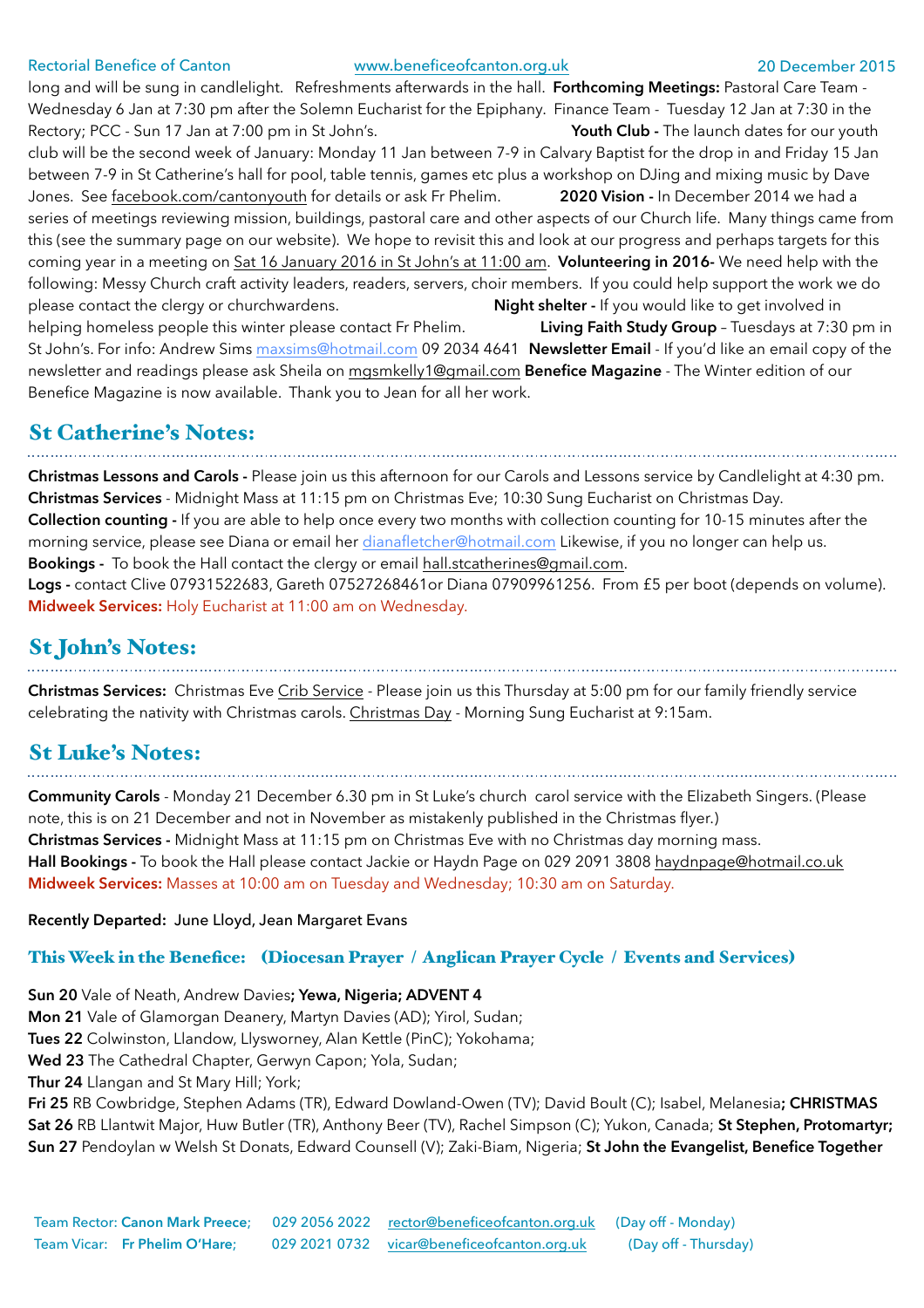## **20 December 2015 – Fourth Sunday of Advent**

## **Collect of the Day**

God our redeemer, who prepared the Blessed Virgin Mary to be the mother of your Son: grant that, as she looked for his coming as our saviour, so we may be ready to greet him when he comes again as our judge; who is alive and reigns with you, in the unity of the Holy Spirit, one God, now and for ever.

## **First Reading**

A reading from the book of the prophet Micah.

The LORD says to his people: But you, O Bethlehem of Ephrathah, who are one of the little clans of Judah, from you shall come forth for me one who is to rule in Israel, whose origin is from of old, from ancient days. Therefore he shall give them up until the time when she who is in labour has brought forth; then the rest of his kindred shall return to the people of Israel. And he shall stand and feed his flock in the strength of the LORD, in the majesty of the name of the LORD his God. And they shall live secure, for now he shall be great to the ends of the earth; and he shall be the one of peace.

This is the word of the Lord. **Thanks be to God.** 

## *Magnificat: Luke 1.46*

R **My spirit rejoices in God my Saviour.**  My soul proclaims the greatness of the Lord; my spirit rejoices in God my Saviour. For he has looked with favour on his lowly servant, from this day all generations will call me blessed. The Almighty has done great things for me, and holy is his name. **R** 

He has mercy on those who fear him in every generation. He has shown the strength of his arm; he has scattered the proud in their conceit. **R**  *Micah 5.2-5a*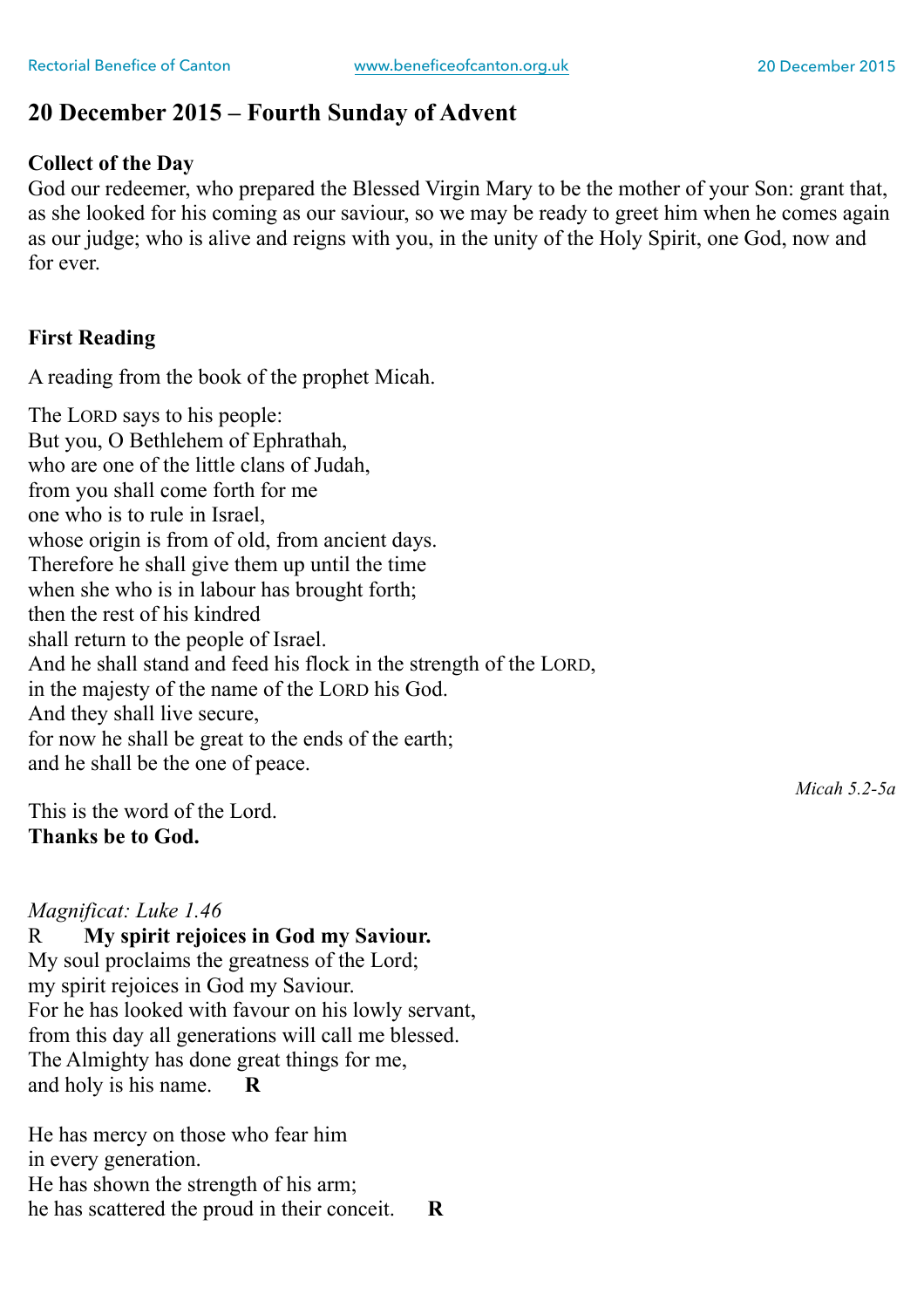He has cast down the mighty from their thrones and he has lifted up the lowly. He has filled the hungry with good things, and the rich he has sent away empty. **R** 

He has come to the help of his servant, Israel, for he has remember his promise of mercy. The promise he made to our forebears; to Abraham and his children for ever. **R** R **My spirit rejoices in God my Saviour.** 

## **Second Reading**

A reading from the letter to the Hebrews.

When Christ came into the world, he said, 'Sacrifices and offerings you have not desired, but a body you have prepared for me; in burnt-offerings and sin-offerings you have taken no pleasure. Then I said, "See, God, I have come to do your will, O God" (in the scroll of the book it is written of me).'

When Christ said, 'You have neither desired nor taken pleasure in sacrifices and offerings and burnt-offerings and sin-offerings' (these are offered according to the law), then he added, 'See, I have come to do your will.' He abolishes the first in order to establish the second. And it is by God's will that we have been sanctified through the offering of the body of Jesus Christ once for all.

*Hebrews 10.5-10* 

This is the word of the Lord. **Thanks be to God.** 

## **Gospel**

Hear the holy Gospel of our Lord Jesus Christ according to Luke. **Glory to you, O Lord.** 

Mary set out and went with haste to a Judean town in the hill country, where she entered the house of Zechariah and greeted Elizabeth. When Elizabeth heard Mary's greeting, the child leapt in her womb. And Elizabeth was filled with the Holy Spirit and exclaimed with a loud cry, 'Blessed are you among women, and blessed is the fruit of your womb. And why has this happened to me, that the mother of my Lord comes to me? For as soon as I heard the sound of your greeting, the child in